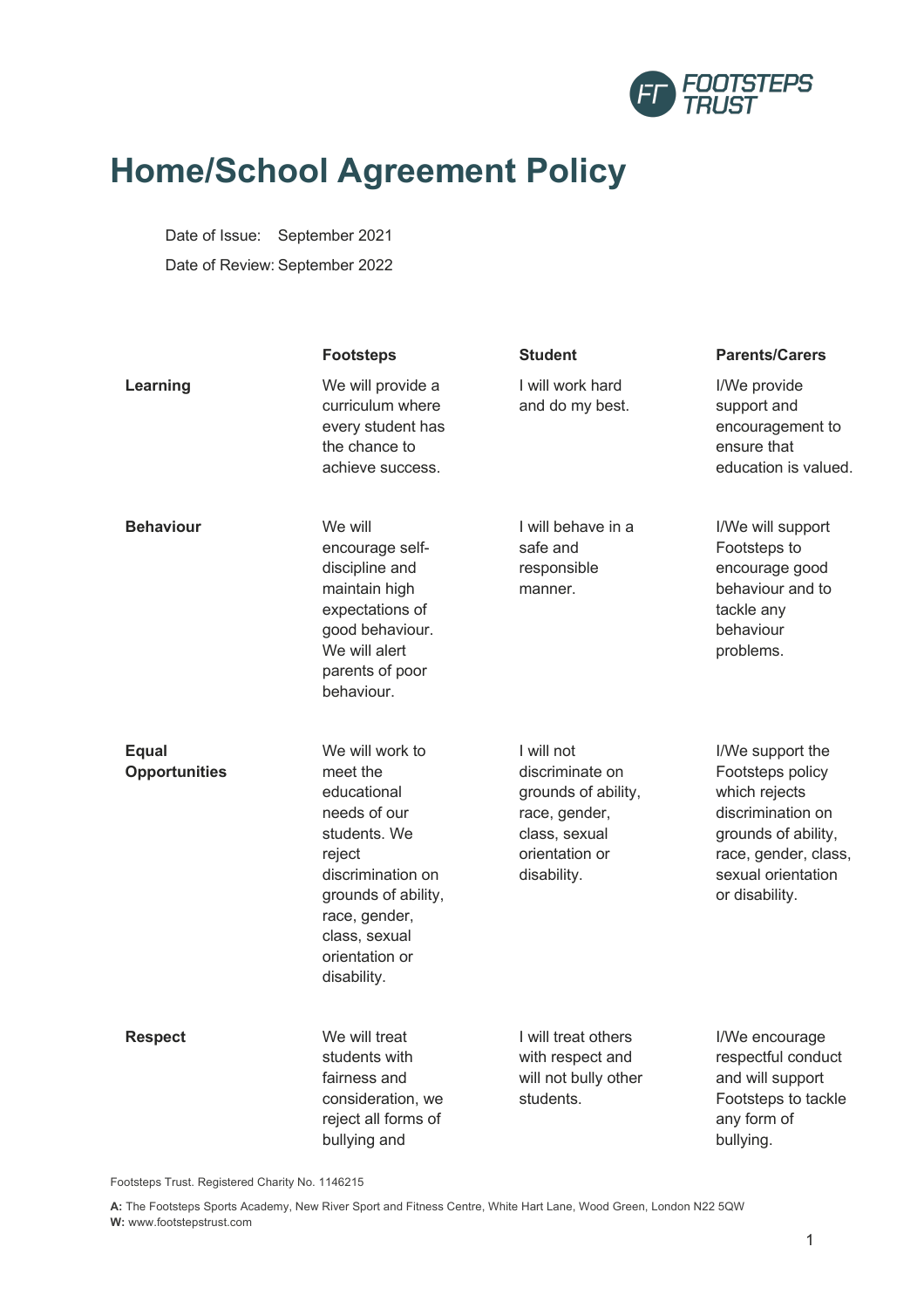|                      | encourage<br>mutual respect.                                                                                                                                     |                                                                                                                               |                                                                                                                                    |
|----------------------|------------------------------------------------------------------------------------------------------------------------------------------------------------------|-------------------------------------------------------------------------------------------------------------------------------|------------------------------------------------------------------------------------------------------------------------------------|
| <b>Reporting</b>     | We will provide<br>regular reports<br>and opportunities<br>to talk about each<br>student's<br>progress. We will<br>regularly evaluate<br>our own<br>performance. | I will take part in<br>discussions about<br>my progress and<br>act on advice.                                                 | I/We will attend<br>meetings to talk<br>about my child's<br>progress and<br>contact Footsteps if<br>there are any<br>concerns.     |
| <b>Attendance</b>    | We will keep a<br>record of<br>attendance and<br>punctuality.<br>Reports will<br>summarise this<br>and<br>parents/carers<br>will be told about<br>any concerns.  | I will attend<br>school regularly<br>and on time and<br>bring notes to<br>explain absence.                                    | I/We will ensure<br>regular attendance<br>and punctuality and<br>provide notes to<br>explain absence.                              |
| <b>Equipment</b>     | We will provide<br>books, paper,<br>technical,<br>scientific and<br>sports equipment<br>as needed for<br>lessons.                                                | I will come to<br>school with a bag<br>containing the<br>books and<br>equipment<br>needed for<br>lessons.                     | I/We will provide a<br>bag and ensure<br>that my child takes<br>it to school each<br>day with the books<br>and equipment<br>needed |
| <b>Uniform</b>       | We will have a<br>simple uniform<br>which students<br>will be expected<br>to wear.                                                                               | I will come to<br>school wearing<br>correct uniform<br>and keep it on<br>during the day. I<br>will bring PE kit<br>as needed. | I/We will ensure<br>that my child leaves<br>for school in school<br>uniform and with<br>PE kit as required.                        |
| <b>Home Learning</b> | We will set and<br>mark relevant<br>homework to<br>support learning.<br>We will provide<br>after school<br>facilities to help                                    | I will complete my<br>homework daily<br>and log onto my<br>account,<br>complete and<br>hand in all tasks<br>on time           | I/we will check my<br>child's homework<br>daily for home<br>learning set and<br>ensure all are<br>completed to a high<br>standard  |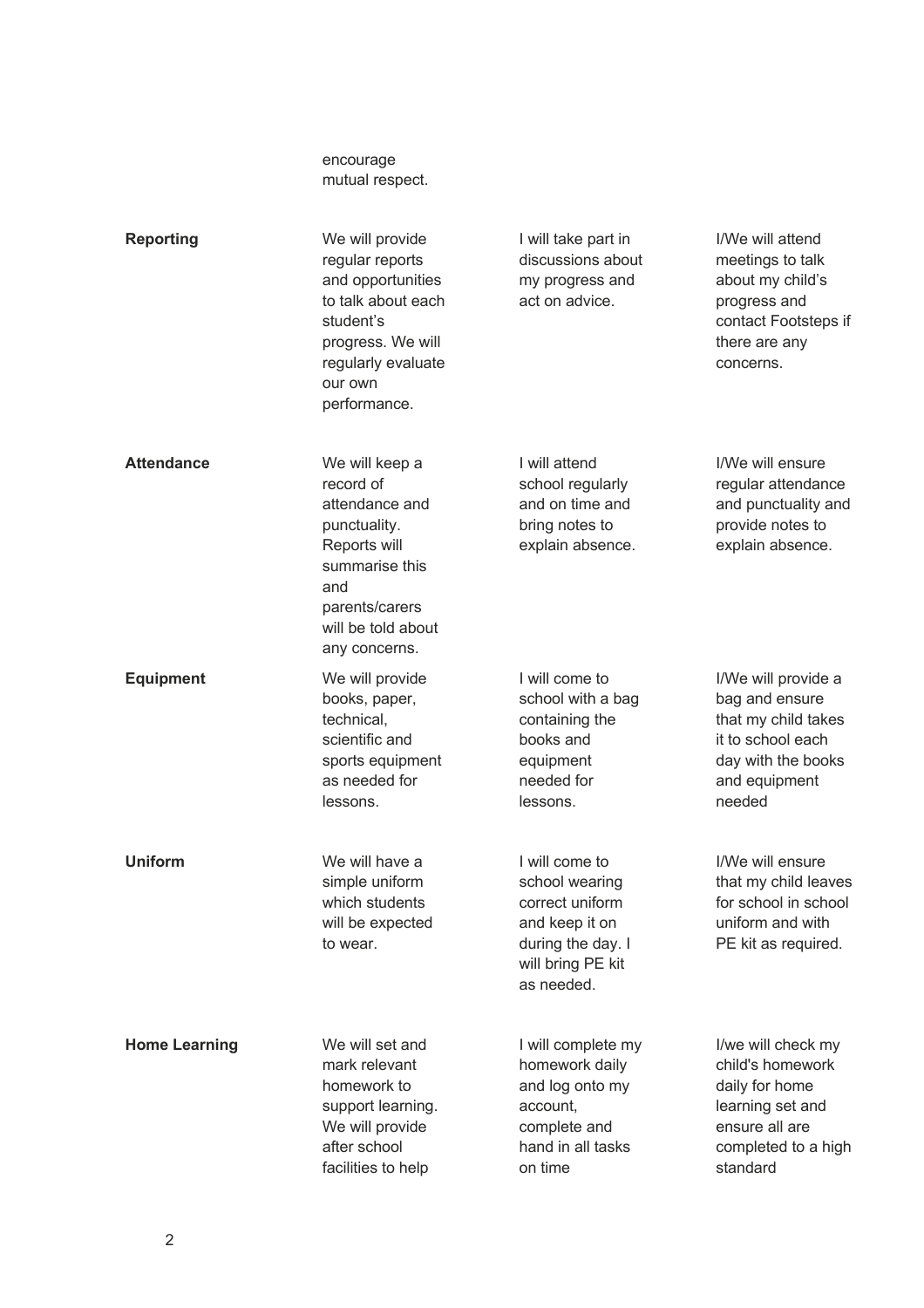

|                    | students with<br>their work.                                                                                                                                                              |                                                                                                                                                                         |                                                                                             |
|--------------------|-------------------------------------------------------------------------------------------------------------------------------------------------------------------------------------------|-------------------------------------------------------------------------------------------------------------------------------------------------------------------------|---------------------------------------------------------------------------------------------|
| <b>Environment</b> | We will provide a<br>pleasant and safe<br>environment.                                                                                                                                    | I will respect the<br>Footsteps site<br>and its facilities.                                                                                                             | I/We will encourage<br>the development of<br>respect for the<br>property and<br>belongings. |
| <b>GDPR</b>        | Collect and store<br>all personal data<br>safely, in line with<br>general data<br>protection<br>regulations<br>(GDPR) and<br>publish our<br>privacy policy on<br>the Footsteps<br>website | Collect and store all personal<br>data safely, in line with general<br>data protection regulations<br>(GDPR) and publish our privacy<br>policy on the Footsteps website |                                                                                             |

## **Footsteps Student ICT Acceptable Use Agreement**

These rules will protect our network and our community.

## **The network and internet use**

1. I understand that Footsteps monitors internet traffic and my use of the network. If my behaviour is inappropriate, I understand that Footsteps can block or limit my access to the network.

2. I will only use Footsteps' computers for schoolwork, homework and as directed.

3. I will not bring files into school (on removable media or online) without permission or upload inappropriate material to my workspace.

4. I will not try to hack into the network or bypass its security features.

5. I will only edit or delete my own files and not view, or change, other people's files without their permission.

6. I will keep my logins, IDs and passwords secret.

7. I will use the Internet responsibly and will not visit web sites I know to be banned by Footsteps. I am also aware that during lessons I should visit web sites that are appropriate for my studies.

8. I will not open attachments, or download a file, unless I have permission, or I know and trust the person that has sent them.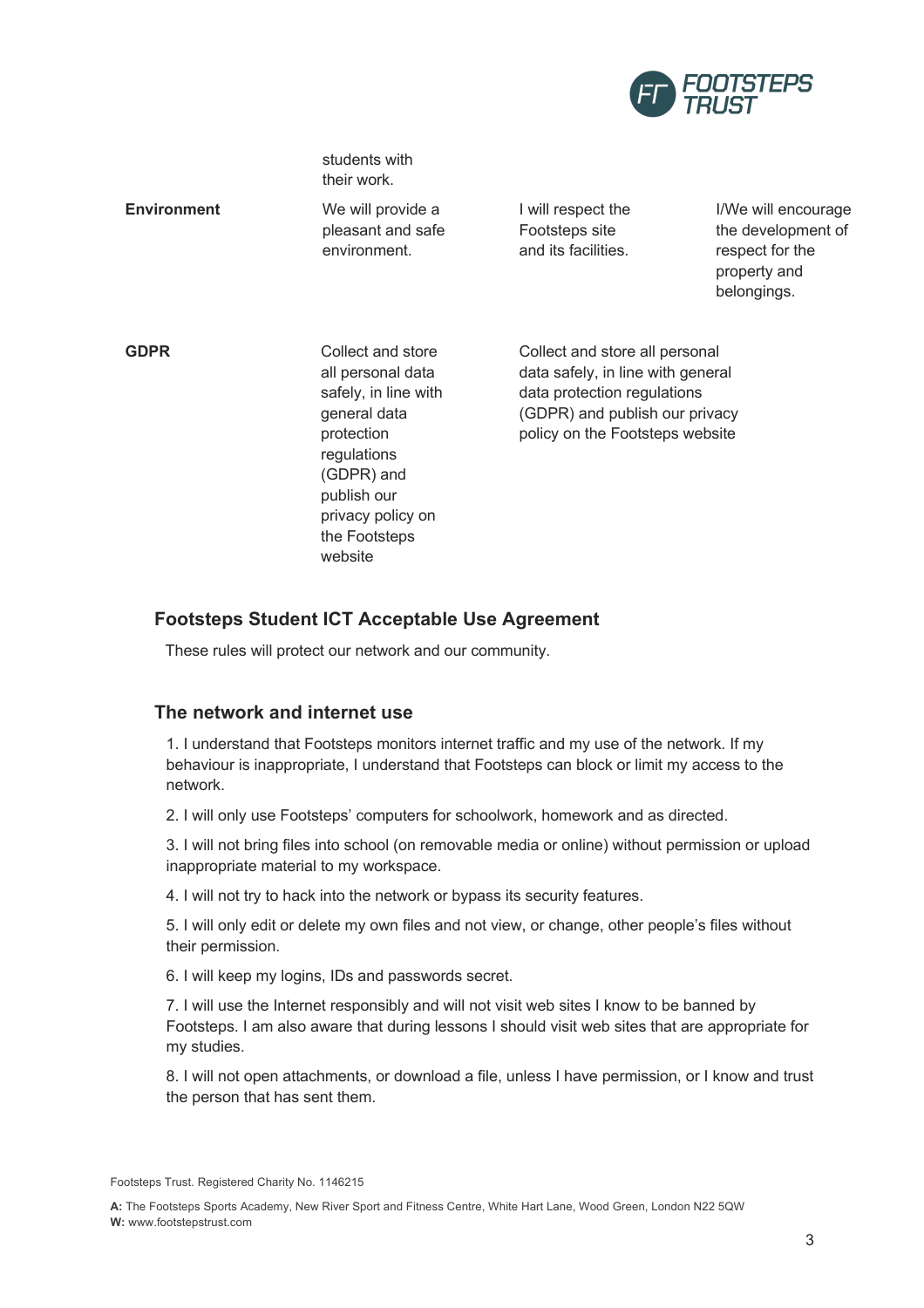#### **Keeping safe online and cyber-bullying**

1. I will not use the internet to bully others.

2. I will not give my home address, phone number, send photographs or video, or give any other personal information that could be used to identify me, my family or my friends, unless a trusted adult has given permission.

3. If I see anything I am unhappy with or I receive a message I do not like, I will not respond to it but I will save it and talk to a teacher / trusted adult.

4. I will not damage Footsteps' reputation through my use of the internet.

We believe that it is the best interest of the children that parents/carers and Footsteps work together effectively. This Home School Agreement lays out commitments and responsibilities.

Please read through information about how we use student data, photographs and videos below.

#### **Privacy and Use of Personal Data Notice**

Footsteps collects, holds and uses personal data about its students and is a "data controller" in respect of this for the purposes of the Data Protection Act 1998.

We use this data to:

- support student teaching and learning;
- monitor and report on their progress;
- provide appropriate pastoral care, and
- assess how well Footsteps as a whole is doing.

This data includes contact details, assessment results, attendance information, characteristics such as ethnic group, special educational needs and any relevant medical information.

From time to time, Footsteps is required to pass on some of this data to organisations such as:

- Local Authority,
- Department for Education (DfE) and the Education Funding Agency,

Qualifications and Curriculum Authority (QCA),

- Department of Health (DH) and Primary Care Trusts (PCT)
- Organisations' that require access to data in the Learner Registration System as part of the MIAP (Managing Information Across Partners) programme.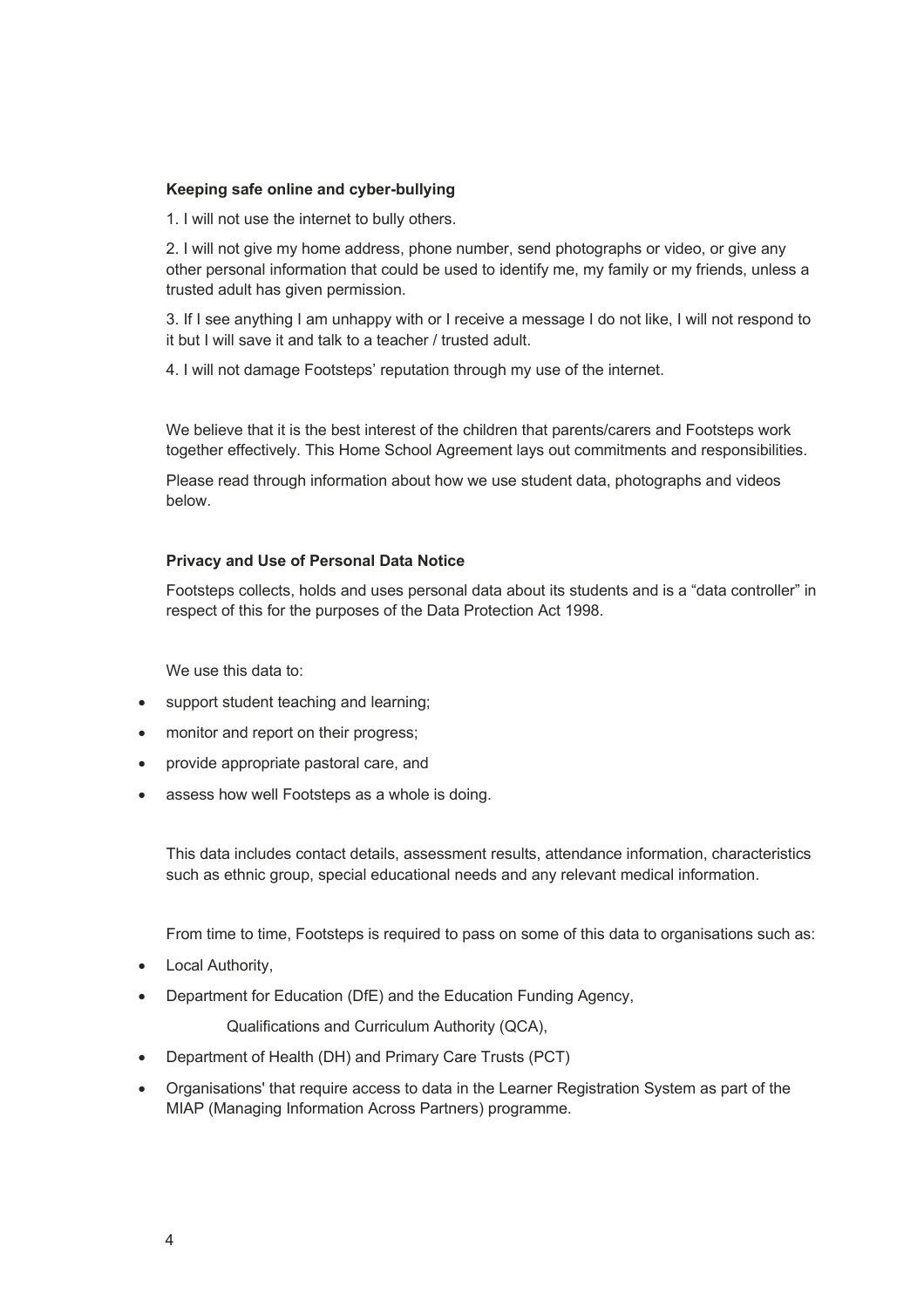

These are agencies that are prescribed by law. They are data controllers in respect of the data they receive and are subject to egal constraints in how they deal with the data.

Students, as data subjects, have certain rights under the Data Protection Act, including a general right to be given access to personal data held about them by a data controller. The presumption is that by the age of 12 a child has sufficient maturity to understand their rights and to make an access request themselves if they wish though a parent/carer would normally be expected to make such requests.

If you wish to access your personal data, or that of your child, then please make a written request to Footsteps.

### **Remote Learning Agreement – COVID 19 Addendum**

The Remote Learning Agreement and Student Code of Conduct for Footsteps remains in place and serves as the foundation for students to take responsibility for their own behaviour in line with Footsteps' values.

The following expectations supplement the above. Footsteps will:

- § Provide an environment which has been risk assessed in response to the COVID-19 infection
- § Adhere to the social distancing rules as set out by the government as much as we reasonably can
- § Provide a curriculum that provides for your son/daughter's well-being, mental health and academic needs
- § Contact parents/carers if their son/daughter displays symptoms of COVID-19
- § Inform parents/carers if staff or children in your son/daughter's 'bubble' test positive for COVID-19 as this will mean all participants in that bubble will need to self-isolate for at least 14 days or provide a negative Covid 19 test result
- § Continue our clear and consistent approach to rewards and consequences for students as set out in the Behaviour Policy as well the expectations outlined in this agreement
- **•** Communicate between home and school through letters, text, email and Footsteps website. Parents and Carers undertake that
- § If my son/daughter, is unwell, I will not send them to school and I will let Footsteps know as soon as possible via telephone
- **•** If my son/daughter, or anyone in my household, shows symptoms of COVID-19, I will not send them to school, we will self-isolate for 14 days as a family, I will get them tested and I will let Footsteps know as soon as possible via telephone
- **•** If my son/daughter shows symptoms of COVID-19 at school, I will collect my son/daughter from school immediately. I will get them tested and I will let Footsteps know the result as soon as possible via telephone; and support Footsteps by following Track and Trace principles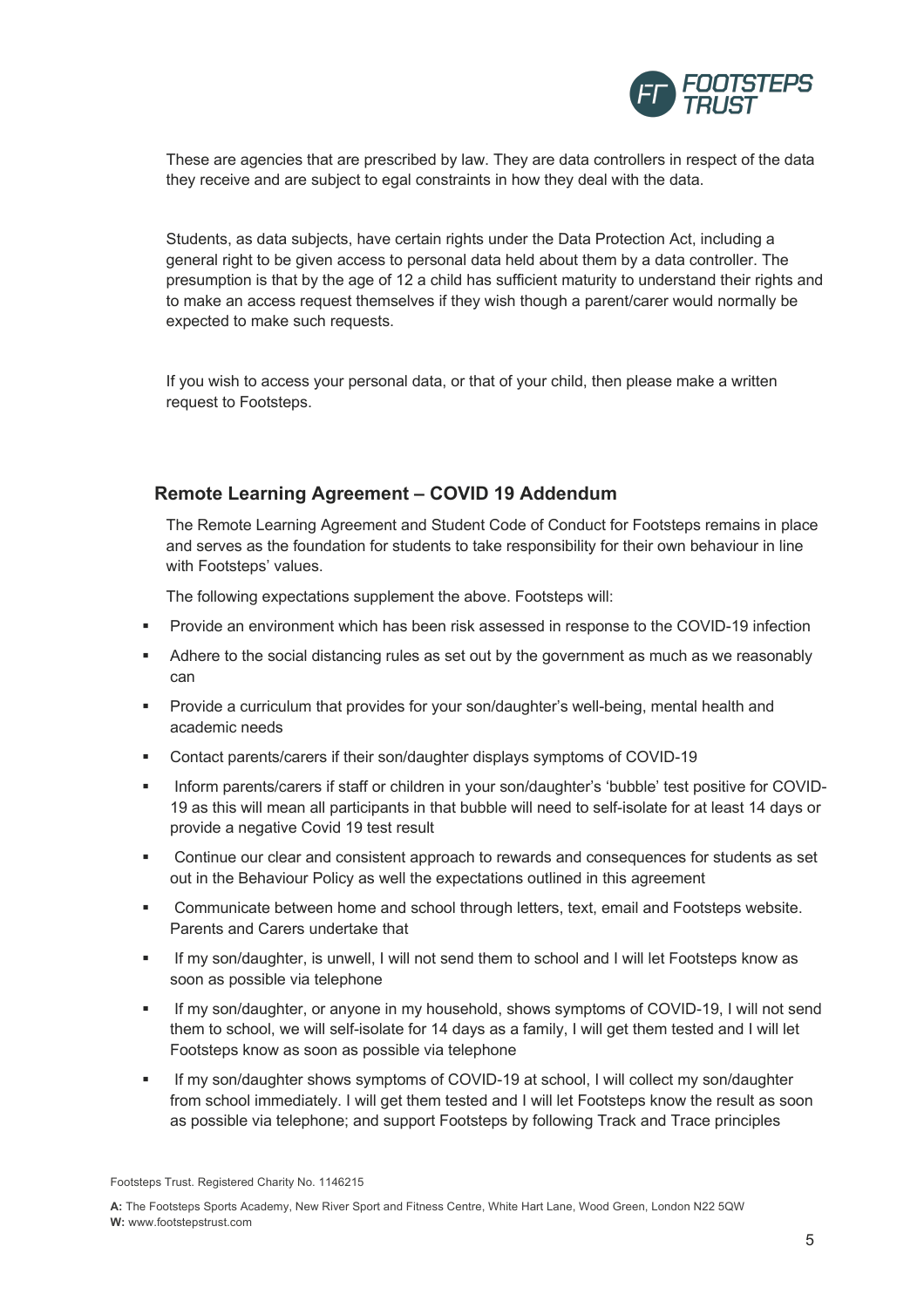- Dropping my son/daughter off and picking them up, I will adhere to the 2 metre social distancing rules, not approaching staff at the gate
- If my son/daughter uses public transport, they will wear a face covering. Where possible I will avoid using public transport if accompanying my child on their journey to or from school
- I will ensure my child will travel to and from school individually and will not hang around before or after timetabled sessions meeting up with friends
- § If dropping off and picking up, I will strictly stick to Footsteps` timings for my child
- § My child will only bring to school items that have been designated as necessary
- § I understand I will not be allowed into Footsteps without a pre-arranged appointment, and I will make appointments via telephone or email
- **•** I will support all staff in their efforts to create an 'as secure as possible' environment during this time
- § I will read all letters/emails that are sent home.
- The Student will arrive to school and leave to go home at the designated time using the designated entrance/exit route.
- Maintain a 2-metre distance from adults between and during lessons
- Keep away from students in other year group bubbles
- Not wait around for friends and will not congregate in large groups
- § Speak to a member of staff if your parent or carer normally collects you and is not on time
- § Wash hands (or use sanitiser) upon entering and leaving school, and before and after each lesson within the day. Wash hands regularly with soap and water during the day
- Not make physical contact of any type at any time. This includes horseplay, hugging, handshakes, etc.
- **Ensure that they 'catch it, bin it, kill it' when they cough or sneeze and avoid touching their** mouth, nose and eyes
- Not engage in any behaviour that would cause others concern or distress
- Abide by the seating plan in the classroom this is non-negotiable and is in place for the safety of each student
- § Not move tables or chairs or leave their seat without speaking to the teacher
- § Go outside (weather permitting) at break and lunch times, or remain in a designated venue (if the weather is poor) and stick to zoned areas and maintain a safe distance from others
- § Not share belongings (food, stationery, books etc) with others and will not handle other people's belongings
- Only bring necessary items to school
- Use the toilet designated for them, at designated times, enter the toilets only if there is a free cubicle
- § On exiting the toilet, wash hands thoroughly and use hand sanitiser
- In classrooms, use hand sanitiser on entry and exit and wipe down their table and chair with the sanitiser provided